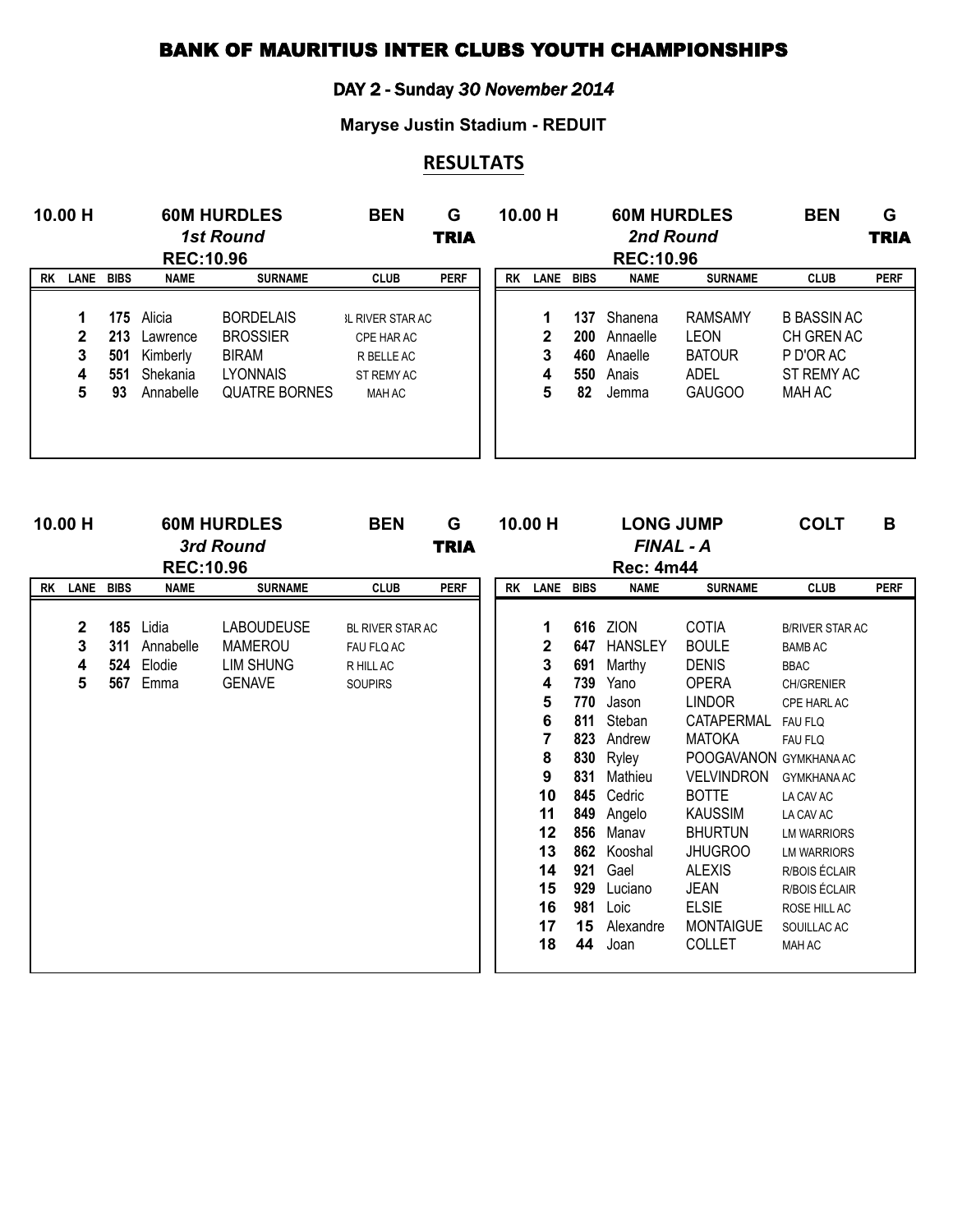| 10.00 H |             |                   | <b>LONG JUMP</b>  | <b>COLT</b>            | B           |           | 10.00 H        |             | <b>SHOT PUT</b>      |                            | <b>COLT</b>        | G           |
|---------|-------------|-------------------|-------------------|------------------------|-------------|-----------|----------------|-------------|----------------------|----------------------------|--------------------|-------------|
|         |             |                   | <b>FINAL - B</b>  |                        |             |           |                |             | <b>FINAL</b>         |                            |                    |             |
|         |             | <b>Rec: 4m44</b>  |                   |                        |             |           |                |             | <b>Rec: 10m80</b>    |                            |                    |             |
| RK LANE | <b>BIBS</b> | <b>NAME</b>       | <b>SURNAME</b>    | <b>CLUB</b>            | <b>PERF</b> | <b>RK</b> | LANE           | <b>BIBS</b> | <b>NAME</b>          | <b>SURNAME</b>             | <b>CLUB</b>        | <b>PERF</b> |
| 1       | 623         | <b>NIKESH</b>     | <b>PARSAD</b>     | <b>B/RIVER STAR AC</b> |             |           | 1              | 565         | Carolina             | LOUIS                      | <b>SOUPIRS</b>     |             |
| 2       | 645         | <b>DAMIEN</b>     | <b>ALBUFERA</b>   | <b>BAMB AC</b>         |             |           | $\mathbf 2$    | 559         | Clarita              | COLLET                     | PETT GABRIEL       |             |
| 3       |             | 692 Avish         | <b>DOOBRY</b>     | <b>BBAC</b>            |             |           | 3              | 65          | Stephanie            | <b>JEAN</b>                | SOUILLAC AC        |             |
| 4       |             | 729 Jean Luc      | <b>MALECO</b>     | CH/GRENIER             |             |           | 4              |             | 515 Axelle           | <b>JEAN</b>                | R HILL AC          |             |
| 5       |             | 772 Jamel         | <b>MANIQUE</b>    | CPE HARL AC            |             |           | 5              | 470         | Stacy                | <b>RIGOBERT</b>            | P D'OR AC          |             |
| 6       |             | 797 Aymric        | <b>LEBON</b>      | CPE WAR AC             |             |           | 6              | 397         | Aryanna              | <b>CHARLOT</b>             | <b>LMW AC</b>      |             |
| 7       |             | 827 Poovanen      | <b>AREKION</b>    | GYMKHANA AC            |             |           | $\overline{7}$ | 358         | Eloisha              | <b>ATTIANE</b>             | LA CAV AC          |             |
| 8       | 829         | Kelan             | <b>NAVETTE</b>    | <b>GYMKHANA AC</b>     |             |           | 8              |             | 343 Faraihah A       | Ardathsing                 | HIGH AC            |             |
| 9       | 898         | Mohamamad PEEALLY |                   | HIGH AC                |             |           | 9              | 338         | Gwendoline MARTIN    |                            | <b>GYMKH AC</b>    |             |
| 10      | 899         | Nawful            | PEEALLY           | HIGH AC                |             |           | 10             |             |                      | 302 Anne Sophie CATAPERMAL | FAU FLQ AC         |             |
| 11      | 854         | Krysley           | <b>NAVETTE</b>    | LA CAV AC              |             |           | 11             |             | 242 Gwenaelle ARTHUR |                            | ÉCLAIR AC          |             |
| 12      | 855         | Winsley           | SANDIAN           | LA CAV AC              |             |           | 12             |             | 210 Megane           | <b>SARAH</b>               | CH GREN AC         |             |
| 13      | 882         | Julien            | CARIA             | P/D'OR                 |             |           | 13             |             | 179 Sanjana          | <b>DITBURNA</b>            | BL RIVER STAR AC   |             |
| 14      | 888         | Olivier           | <b>PLACATHOSE</b> | P/D'OR                 |             |           | 14             | 159         | Whitney              | <b>LISETTE</b>             | <b>BAMB AC</b>     |             |
| 15      | 947         | Dirish            | <b>KOONJUN</b>    | RES KEN AC             |             |           | 15             | 139         | Leanne               | <b>ST MART</b>             | <b>B BASSIN AC</b> |             |
| 16      | 975         | Conrad            | <b>CERDOR</b>     | ROSE HILL AC           |             |           | 16             | 560         | Loriana              | <b>MILAZAR</b>             | PETT GABRIEL       |             |
| 17      | 17          | Rayan             | PHILIBERT         | SOUILLAC AC            |             |           | 17             | 69          | Deyanna              | <b>PERRINE</b>             | SOUILLAC AC        |             |
| 18      | 40          | Lowel             | <b>AHLAMHI</b>    | MAH AC                 |             |           | 18             | 547         | Milena               | <b>ZACARIE</b>             | R HILL AC          |             |
|         |             |                   |                   |                        |             |           | 19             | 474         | Franceska            | AGATHE                     | PL CENT AC         |             |
|         |             |                   |                   |                        |             |           | 20             | 409         | Nirusha              | PERSAND                    | <b>LMW AC</b>      |             |
|         |             |                   |                   |                        |             |           | 21             | 391         | Laeticia             | <b>PAVIN</b>               | LA CAV AC          |             |
|         |             |                   |                   |                        |             |           | 22             | 354         | Emilia               | <b>THOMAS</b>              | HIGH AC            |             |
|         |             |                   |                   |                        |             |           | 23             | 340         |                      | Anne Sophie VELVINDRON     | <b>GYMKH AC</b>    |             |
|         |             |                   |                   |                        |             |           | 24             | 320         | Adxel                | <b>VILLAR</b>              | FAU FLQ AC         |             |
|         |             |                   |                   |                        |             |           | 25             | 286         | Tanya                | <b>MACEDONIEN</b>          | <b>ÉCLAIR AC</b>   |             |
|         |             |                   |                   |                        |             |           | 26             |             | 212 Angie            | <b>ANNA</b>                | CPE HAR AC         |             |
|         |             |                   |                   |                        |             |           | 27             |             | 199 Nesta            | <b>LABOTTE</b>             | CH GREN AC         |             |
|         |             |                   |                   |                        |             |           | 28             | 172         | Anais                | <b>ADELINE</b>             | BL RIVER STAR AC   |             |
|         |             |                   |                   |                        |             |           | 29             | 154         | Alicia               | LAMOUREUX                  | <b>BAMB AC</b>     |             |
|         |             |                   |                   |                        |             |           | 30             |             | 132 Anne-Laure       | <b>MINERVE</b>             | <b>B BASSIN AC</b> |             |

**HIGH JUMP**

PENT TRIA

**10.00 H MIN B 10H10 BEN B 60 M HURDLES**

|    |      |             | <b>Rec: 1m97</b>         |                  |                     |             |           |             |             | Rec:9.27    |                           |                        |             |
|----|------|-------------|--------------------------|------------------|---------------------|-------------|-----------|-------------|-------------|-------------|---------------------------|------------------------|-------------|
| RK | LANE | <b>BIBS</b> | <b>NAME</b>              | <b>SURNAME</b>   | <b>CLUB</b>         | <b>PERF</b> | <b>RK</b> | <b>LANE</b> | <b>BIBS</b> | <b>NAME</b> | <b>SURNAME</b>            | <b>CLUB</b>            | <b>PERF</b> |
|    | 1    |             | 922 Dylan                | <b>AZOR</b>      | R/BOIS ÉCLAIR       |             |           |             | 628         | Quinsley    | <b>RAVINA</b>             | <b>B/RIVER STAR AC</b> |             |
|    | 2    | 807         | Olivier                  | <b>BASSY</b>     | <b>FAU FLQ</b>      |             |           | 2           | 642         | Yadhuveer   | RAMPERSAD                 | <b>B/ROUGE AC</b>      |             |
|    | 3    | 799         | Nathan                   | LEBON            | <b>CPE Warriora</b> |             |           | 3           | 702         | Owen        | <b>SYLVIO</b>             | <b>BBAC</b>            |             |
|    | 4    |             | 32 Pascal                | <b>CALIS</b>     | ST Remy AC          |             |           | 4           | 812         | Aurelien    | <b>COLLET</b>             | <b>FAU FLQ</b>         |             |
|    | 5    |             | 895 Hanley               | <b>PERRINE</b>   | Petit Gabriel AC    |             |           | 5           | 977         | Shaoling    | CHUNG FUK YE ROSE HILL AC |                        |             |
|    | 6    | 680         | Olivier                  | <b>AZIE</b>      | <b>BBAC</b>         |             |           | 6           | 47          | Owen        | <b>GALANTE</b>            | MAH AC                 |             |
|    |      | 773         | Gael                     | <b>MARTINSON</b> | CPE HARL AC         |             |           |             |             |             |                           |                        |             |
|    | 8    | 960         | Adrien                   | <b>BARRY</b>     | ROSE BELLE AC       |             |           |             |             |             |                           |                        |             |
|    | 9    | 6           | Steeven                  | <b>UNTAH</b>     | ROSE HILL AC        |             |           |             |             |             |                           |                        |             |
|    | 10   | 39          | Nadir                    | <b>TORAUB</b>    | ST Remy AC          |             |           |             |             |             |                           |                        |             |
|    | 11   |             | 992 Jeremy               | <b>PIERRUS</b>   | ROSE HILL AC        |             |           |             |             |             |                           |                        |             |
|    | 12   |             | 708 Warren               | <b>CLAIR</b>     | Camp du Roi         |             |           |             |             |             |                           |                        |             |
|    | 13   |             | 784 Hanson               | <b>ANTONIO</b>   | <b>CPE Warriora</b> |             |           |             |             |             |                           |                        |             |
|    | 14   |             | <b>957</b> Owen          | <b>VILBRUN</b>   | RES KEN AC          |             |           |             |             |             |                           |                        |             |
|    | 15   |             | 732 Jean Baptiste MALECO |                  | <b>CH/GRENIER</b>   |             |           |             |             |             |                           |                        |             |

|             |           |             |             | Rec:9.27        |                           |                        |             |
|-------------|-----------|-------------|-------------|-----------------|---------------------------|------------------------|-------------|
| <b>PERF</b> | <b>RK</b> | <b>LANE</b> | <b>BIBS</b> | <b>NAME</b>     | <b>SURNAME</b>            | <b>CLUB</b>            | <b>PERF</b> |
| R           |           | 1           | 628         | Quinsley        | RAVINA                    | <b>B/RIVER STAR AC</b> |             |
|             |           | 2           |             | 642 Yadhuveer   | RAMPERSAD                 | <b>B/ROUGE AC</b>      |             |
| a           |           | 3           |             | <b>702</b> Owen | <b>SYLVIO</b>             | <b>BBAC</b>            |             |
|             |           | 4           |             | 812 Aurelien    | <b>COLLET</b>             | <b>FAU FLQ</b>         |             |
| АC          |           | 5           | 977         | Shaoling        | CHUNG FUK YE ROSE HILL AC |                        |             |
|             |           | 6           | 47          | Owen            | GALANTE                   | <b>MAH AC</b>          |             |
|             |           |             |             |                 |                           |                        |             |
| AС          |           |             |             |                 |                           |                        |             |
|             |           |             |             |                 |                           |                        |             |
|             |           |             |             |                 |                           |                        |             |
|             |           |             |             |                 |                           |                        |             |
|             |           |             |             |                 |                           |                        |             |
| a           |           |             |             |                 |                           |                        |             |
|             |           |             |             |                 |                           |                        |             |
|             |           |             |             |                 |                           |                        |             |
|             |           |             |             |                 |                           |                        |             |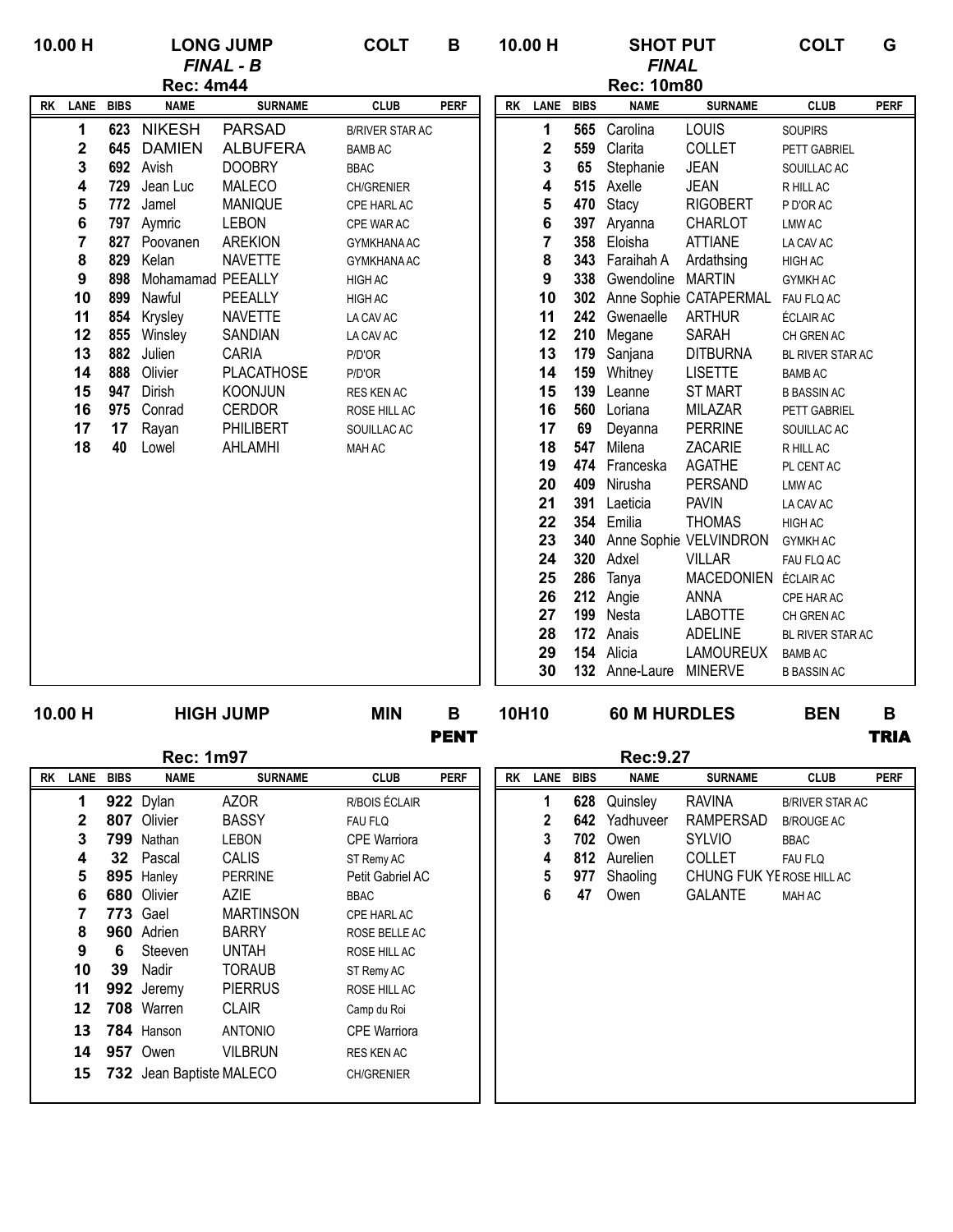| 10H15        |             |                                 | <b>60 M HURDLES</b>           | <b>BEN</b>             | B           | 10H20     |              |     | <b>60 M HURDLES</b>                       |                       | <b>BEN</b>     | В           |
|--------------|-------------|---------------------------------|-------------------------------|------------------------|-------------|-----------|--------------|-----|-------------------------------------------|-----------------------|----------------|-------------|
|              |             |                                 |                               |                        | <b>TRIA</b> |           |              |     |                                           |                       |                | <b>TRIA</b> |
| RK LANE BIBS |             | Rec:9.27<br><b>NAME</b>         | <b>SURNAME</b>                | <b>CLUB</b>            | <b>PERF</b> | <b>RK</b> | LANE BIBS    |     | Rec:9.27<br><b>NAME</b>                   | <b>SURNAME</b>        | <b>CLUB</b>    | <b>PERF</b> |
|              |             |                                 |                               |                        |             |           |              |     |                                           |                       |                |             |
| 1            |             | 950 Sebastien                   | <b>MARTINGALE</b>             | RES KEN AC             |             |           | 1            | 638 | Komesh                                    | CHEEKHOOREIB/ROUGE AC |                |             |
| $\mathbf 2$  |             | 978 Gregory                     | COUTET                        | ROSE HILL AC           |             |           | 2            | 656 | <b>BRADLEY</b>                            | <b>MILAZAR</b>        | <b>BAMB AC</b> |             |
| 3            |             | 634 Terence                     | <b>TETU</b>                   | <b>B/RIVER STAR AC</b> |             |           | 3            | 781 | Alexandre                                 | THUMIAH               | CPE HARL AC    |             |
| 4            |             | 930 Emilien                     | <b>LEBRUN</b>                 | R/BOIS ÉCLAIR          |             |           | 4            | 968 | <b>Bradeley</b>                           | <b>MILAZARE</b>       | ROSE BELLE AC  |             |
| 5            |             | 652 JULIANO                     | <b>LACHE</b>                  | <b>BAMB AC</b>         |             |           | 5            | 43  | Owen                                      | <b>BUCKLAND</b>       | <b>MAH AC</b>  |             |
| 6            |             | 725 Emilio                      | <b>HECTOR</b>                 | CH/GRENIER             |             |           |              |     |                                           |                       |                |             |
| 10H25        |             | <b>Rec: 8.05</b>                | 60M<br><b>1st SEMI FINAL</b>  | <b>BEN</b>             | G           | 10H25     |              |     | 60M<br>2nd SEMI FINAL<br><b>Rec: 8.05</b> |                       | <b>BEN</b>     | G           |
| RK LANE BIBS |             | <b>NAME</b>                     | <b>SURNAME</b>                | <b>CLUB</b>            | <b>PERF</b> |           | RK LANE BIBS |     | <b>NAME</b>                               | <b>SURNAME</b>        | <b>CLUB</b>    | <b>PERF</b> |
| 10H25        |             |                                 | 60M<br>3rd SEMI FINAL         | <b>BEN</b>             | G           | 10.35H    |              |     | 60M<br><b>1st SEMI FINAL</b>              |                       | <b>BEN</b>     | B           |
| RK LANE BIBS |             | <b>Rec: 8.05</b><br><b>NAME</b> | <b>SURNAME</b>                | <b>CLUB</b>            | <b>PERF</b> |           | RK LANE BIBS |     | <b>Rec: 7.70</b><br><b>NAME</b>           | <b>SURNAME</b>        | <b>CLUB</b>    | <b>PERF</b> |
|              |             |                                 |                               |                        |             |           |              |     |                                           |                       |                |             |
| 10.35H       |             | <b>Rec: 7.70</b>                | 60M<br>2nd SEMI FINAL         | <b>BEN</b>             | В           | 10.35H    |              |     | 60M<br>3rd SEMI FINAL<br><b>Rec: 7.70</b> |                       | <b>BEN</b>     | B           |
| LANE<br>RK   | BIBS        | <b>NAME</b>                     | <b>SURNAME</b>                | <b>CLUB</b>            | <b>PERF</b> | RK        | LANE BIBS    |     | <b>NAME</b>                               | <b>SURNAME</b>        | <b>CLUB</b>    | <b>PERF</b> |
| 10.45H       |             |                                 | <b>100M</b>                   | <b>MIN</b>             | G           | 10.45H    |              |     | <b>100M</b>                               |                       | <b>MIN</b>     | G           |
|              |             | Rec: 12.38                      | <b>1st Semi Final</b>         |                        |             |           |              |     | 2nd Semi Final<br>Rec: 12.38              |                       |                |             |
| RK LANE      | <b>BIBS</b> | <b>NAME</b>                     | <b>SURNAME</b>                | <b>CLUB</b>            | <b>PERF</b> | RK        | LANE BIBS    |     | <b>NAME</b>                               | <b>SURNAME</b>        | <b>CLUB</b>    | <b>PERF</b> |
|              |             |                                 |                               |                        |             |           |              |     |                                           |                       |                |             |
| 10.55H       |             | Rec: 11.25                      | 100M<br><b>1st Semi Final</b> | <b>MIN</b>             | В           | 10.55H    |              |     | 100M<br>2nd Semi Final<br>Rec: 11.25      |                       | <b>MIN</b>     | В           |
| RK LANE BIBS |             | <b>NAME</b>                     | <b>SURNAME</b>                | <b>CLUB</b>            | <b>PERF</b> | RK        | LANE BIBS    |     | <b>NAME</b>                               | <b>SURNAME</b>        | <b>CLUB</b>    | <b>PERF</b> |
|              |             |                                 |                               |                        |             |           |              |     |                                           |                       |                |             |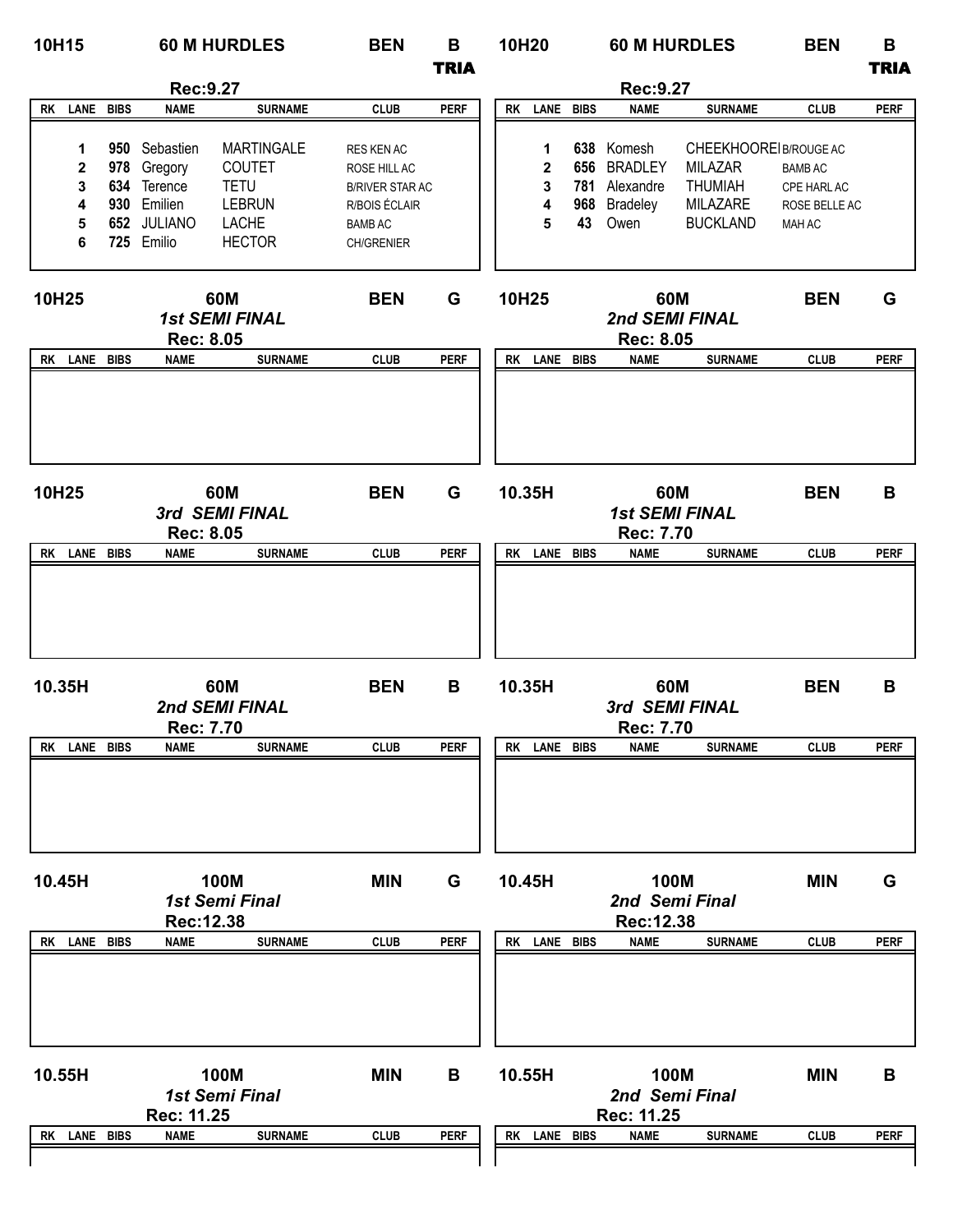| 11.10H            |             | 500M         |                | <b>COLT</b> | G           | 11.10H    |              |             | <b>LONG JUMP</b> |                    | <b>BEN</b>              | G           |
|-------------------|-------------|--------------|----------------|-------------|-------------|-----------|--------------|-------------|------------------|--------------------|-------------------------|-------------|
|                   |             | <b>FINAL</b> |                |             |             |           |              |             |                  |                    |                         | <b>TRIA</b> |
|                   |             | Rec: 1.31.03 |                |             |             |           |              |             | <b>Rec:4m98</b>  |                    |                         |             |
| LANE<br><b>RK</b> | <b>BIBS</b> | <b>NAME</b>  | <b>SURNAME</b> | <b>CLUB</b> | <b>PERF</b> | <b>RK</b> | <b>LANE</b>  | <b>BIBS</b> | <b>NAME</b>      | <b>SURNAME</b>     | <b>CLUB</b>             | <b>PERF</b> |
|                   |             |              |                |             |             |           |              |             |                  |                    |                         |             |
|                   |             |              |                |             |             |           | 1            | 185         | Lidia            | <b>LABOUDEUSE</b>  | <b>BL RIVER STAR AC</b> |             |
|                   |             |              |                |             |             |           | $\mathbf{2}$ | 311         | Annabelle        | <b>MAMEROU</b>     | FAU FLQ AC              |             |
|                   |             |              |                |             |             |           | 3            | 524         | Elodie           | <b>LIM SHUNG</b>   | R HILL AC               |             |
|                   |             |              |                |             |             |           | 4            | 567         | Emma             | <b>GENAVE</b>      | <b>SOUPIRS</b>          |             |
|                   |             |              |                |             |             |           | 5            | 175         | Alicia           | <b>BORDELAIS</b>   | <b>IL RIVER STAR AC</b> |             |
|                   |             |              |                |             |             |           | 6            | 213         | Lawrence         | <b>BROSSIER</b>    | CPE HAR AC              |             |
|                   |             |              |                |             |             |           | 7            | 501         | Kimberly         | <b>BIRAM</b>       | R BELLE AC              |             |
|                   |             |              |                |             |             |           | 8            | 551         | Shekania         | <b>LYONNAIS</b>    | ST REMY AC              |             |
|                   |             |              |                |             |             |           | 9            | 93          | Annabelle        | <b>QUATRE BORN</b> | <b>MAH AC</b>           |             |
|                   |             |              |                |             |             |           | 10           | 137         | Shanena          | <b>RAMSAMY</b>     | <b>B BASSIN AC</b>      |             |
|                   |             |              |                |             |             |           | 11           | 200         | Annaelle         | <b>LEON</b>        | CH GREN AC              |             |
|                   |             |              |                |             |             |           | 12           | 460         | Anaelle          | <b>BATOUR</b>      | P D'OR AC               |             |
|                   |             |              |                |             |             |           | 13           | 550         | Anais            | <b>ADEL</b>        | ST REMY AC              |             |
|                   |             |              |                |             |             |           | 14           | 82          | Jemma            | <b>GAUGOO</b>      | MAH AC                  |             |
|                   |             |              |                |             |             |           |              |             |                  |                    |                         |             |

| 11.10H |              |     |                  | <b>LONG JUMP</b>   | <b>BEN</b>             | B           | 11.10H |                |      | <b>SHOT PUT</b>          |                  | <b>COLT</b>            | B           |
|--------|--------------|-----|------------------|--------------------|------------------------|-------------|--------|----------------|------|--------------------------|------------------|------------------------|-------------|
|        |              |     |                  |                    |                        | <b>TRIA</b> |        |                |      | <b>FINAL - A</b>         |                  |                        |             |
|        |              |     | <b>Rec: 5m86</b> |                    |                        |             |        |                |      | <b>Rec: 9m03</b>         |                  |                        |             |
|        | RK LANE BIBS |     | <b>NAME</b>      | <b>SURNAME</b>     | <b>CLUB</b>            | <b>PERF</b> |        | RK LANE BIBS   |      | <b>NAME</b>              | <b>SURNAME</b>   | <b>CLUB</b>            | <b>PERF</b> |
|        |              |     |                  |                    |                        |             |        |                |      |                          |                  |                        |             |
|        | 1            | 950 | Sebastien        | <b>MARTINGALE</b>  | <b>RES KEN AC</b>      |             |        | 1              |      | 623 NIKESH               | <b>PARSAD</b>    | <b>B/RIVER STAR AC</b> |             |
|        | $\mathbf{2}$ | 978 | Gregory          | COUTET             | ROSE HILL AC           |             |        | $\mathbf{2}$   |      | 648 ETHAN                | <b>BRICE</b>     | <b>BAMB AC</b>         |             |
|        | 3            | 634 | Terence          | <b>TETU</b>        | <b>B/RIVER STAR AC</b> |             |        | 3              | 695  | Nigel                    | <b>GENTIL</b>    | <b>BBAC</b>            |             |
|        | 4            | 930 | Emilien          | <b>LEBRUN</b>      | R/BOIS ÉCLAIR          |             |        | 4              |      | 739 yano                 | <b>OPERA</b>     | <b>CH/GRENIER</b>      |             |
|        | 5            |     | 652 JULIANO      | <b>LACHE</b>       | <b>BAMB AC</b>         |             |        | 5              | 770  | Jason                    | <b>LINDOR</b>    | CPE HARL AC            |             |
|        | 6            |     | 725 Emilio       | <b>HECTOR</b>      | CH/GRENIER             |             |        | 6              |      | 815 Sebastien            | <b>FROID</b>     | FAU FLQ                |             |
|        | 7            | 628 | Quinsley         | <b>RAVINA</b>      | <b>B/RIVER STAR AC</b> |             |        | $\overline{7}$ | 829  | Kelan                    | <b>NAVETTE</b>   | <b>GYMKHANA AC</b>     |             |
|        | 8            | 642 | Yadhuveer        | <b>RAMPERSAD</b>   | <b>B/ROUGE AC</b>      |             |        | 8              |      | 842 Yannick Bryal THOMAS |                  | HIGH AC                |             |
|        | 9            |     | 702 Owen         | <b>SYLVIO</b>      | <b>BBAC</b>            |             |        | 9              |      | 845 Cedric               | <b>BOTTE</b>     | LA CAV AC              |             |
|        | 10           |     | 812 Aurelien     | <b>COLLET</b>      | FAU FLQ                |             |        | 10             |      | 865 Ansley               | <b>MARTHE</b>    | <b>LM WARRIORS</b>     |             |
|        | 11           | 977 | Shaoling         | CHUNG FUK YEUN     | ROSE HILL AC           |             |        | 11             | 884  | Marciano                 | <b>LADOUCEUR</b> | P/D'OR                 |             |
|        | 12           | 47  | Owen             | <b>GALANTE</b>     | MAH AC                 |             |        | 12             |      | 925 Christie             | <b>CHANDRE</b>   | R/BOIS ÉCLAIR          |             |
|        | 13           | 638 | Komesh           | <b>CHEEKHOOREE</b> | <b>B/ROUGE AC</b>      |             |        | 13             |      | 952 Mervin               | <b>MATINGALE</b> | <b>RES KEN AC</b>      |             |
|        | 14           |     | 656 BRADLEY      | <b>MILAZAR</b>     | <b>BAMB AC</b>         |             |        | 14             |      | 973 Angelo               | <b>BEAUYEUX</b>  | ROSE HILL AC           |             |
|        | 15           |     | 781 Alexandre    | <b>THUMIAH</b>     | CPE HARL AC            |             |        | 15             | 59 A |                          | <b>SUKHRAJ</b>   | MAH AC                 |             |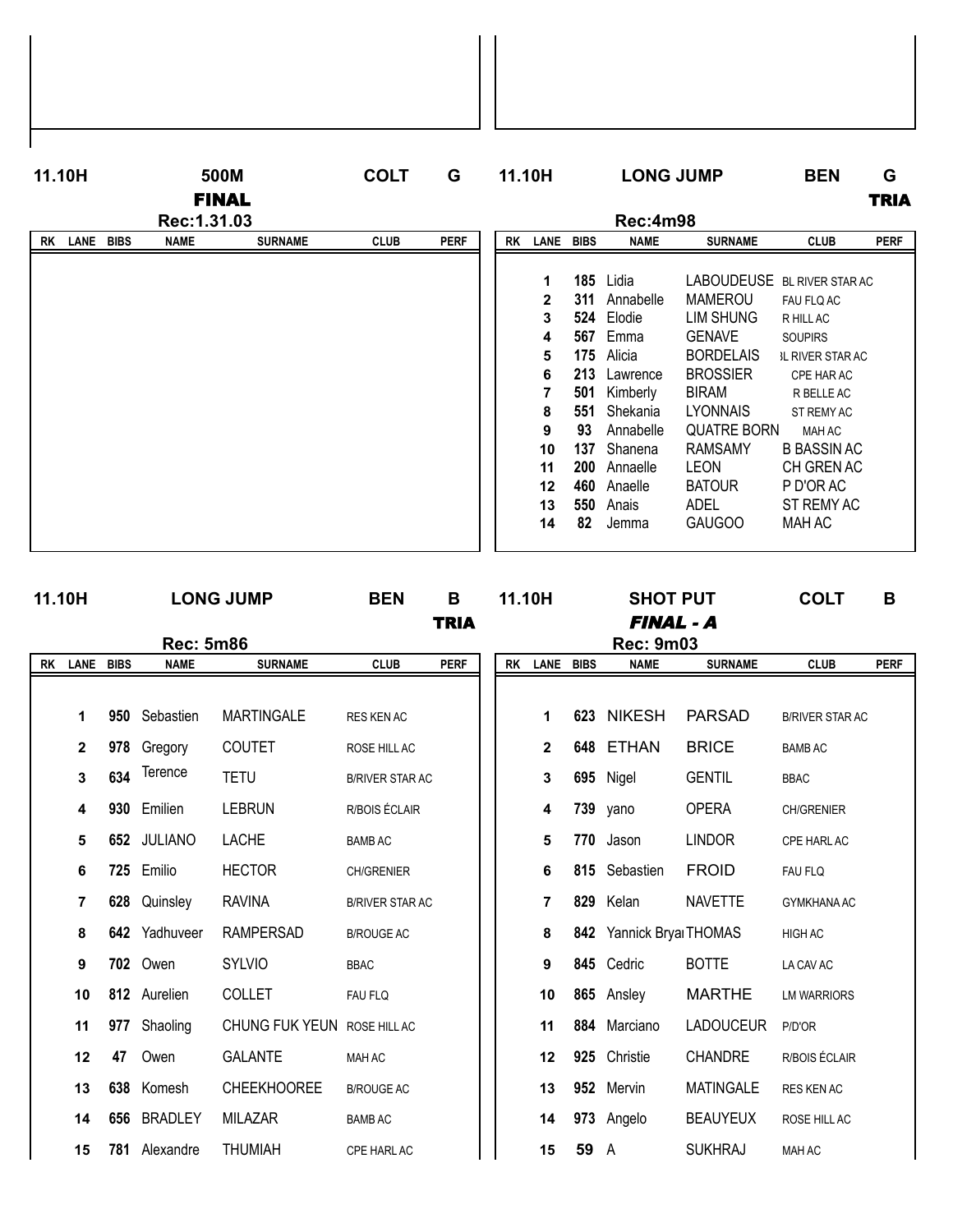|    | 16<br>17                         | 968<br>43                       | <b>Bradeley</b><br>Owen                                      | MILAZARE<br><b>BUCKLAND</b>                                                       | ROSE BELLE AC<br>MAH AC                                                                     |             |           | 16                    | 14                              | Morgane                                                   | <b>LOUISE</b>                                                                      | SOUILLAC AC                                                                  |                  |
|----|----------------------------------|---------------------------------|--------------------------------------------------------------|-----------------------------------------------------------------------------------|---------------------------------------------------------------------------------------------|-------------|-----------|-----------------------|---------------------------------|-----------------------------------------------------------|------------------------------------------------------------------------------------|------------------------------------------------------------------------------|------------------|
|    | 11.10H                           |                                 |                                                              | <b>SHOT PUT</b><br><b>FINAL - B</b>                                               | <b>COLT</b>                                                                                 | B           | 11.20H    |                       |                                 | <b>HIGH JUMP</b>                                          |                                                                                    | <b>MIN</b>                                                                   | G<br><b>PENT</b> |
|    |                                  |                                 | <b>Rec: 9m03</b>                                             |                                                                                   |                                                                                             |             |           |                       |                                 | <b>Rec: 1m70</b>                                          |                                                                                    |                                                                              |                  |
| RK | <b>LANE</b>                      | <b>BIBS</b>                     | <b>NAME</b>                                                  | <b>SURNAME</b>                                                                    | <b>CLUB</b>                                                                                 | <b>PERF</b> | <b>RK</b> | <b>LANE</b>           | <b>BIBS</b>                     | <b>NAME</b>                                               | <b>SURNAME</b>                                                                     | <b>CLUB</b>                                                                  | <b>PERF</b>      |
|    | 1<br>$\mathbf{2}$<br>3<br>4<br>5 | 630<br>646<br>700<br>726<br>772 | <b>HEZEKEL</b><br><b>MIGUEL</b><br>Alvino<br>Ashley<br>Jamel | <b>RESIDU</b><br><b>ANTOINE</b><br><b>NABAB</b><br><b>HENRI</b><br><b>MANIQUE</b> | <b>B/RIVER STAR AC</b><br><b>BAMB AC</b><br><b>BBAC</b><br><b>CH/GRENIER</b><br>CPE HARL AC |             |           | 1<br>2<br>3<br>4<br>5 | 136<br>176<br>222<br>506<br>583 | Stacy<br>Clarina<br><b>Isabelle</b><br>Nilervie<br>Axelle | <b>POTTIER</b><br><b>CAULFIELD</b><br><b>GUNGADOO</b><br>ARNASALON<br><b>GERIE</b> | <b>B BASSIN AC</b><br>RIVER STAR AC<br>CPE HAR AC<br>R HILL AC<br>CPE WAR AC |                  |
|    | 6                                | 811                             | Steban                                                       | CATAPERMAL                                                                        | <b>FAU FLQ</b>                                                                              |             |           | 6                     | 587                             | Joanne                                                    | <b>SEVERE</b>                                                                      | CPE WAR AC                                                                   |                  |

 $\overline{\mathbf{7}}$ 

 $\pmb{8}$ 

 $\mathbf{9}$ 

 $10$ 

 $11$ 

 $12$ 

13

 $14$ 

514

310

568

141

158

208

389

194

Emilia

Sarafina

Claudia

Joanne

Crecy

Anasthasia

Megane

Christabelle

494 Christina

**INGIL** 

**JOLICOEUR** 

**BERNARD** 

CELINE

LINGENUE

**MOMUS** 

**MOIGNON** 

**RAVINA** 

**RATNA** 

R HILL AC

FAU FLQ AC

CAMP DU ROI

**B ROUGE AC** 

**BAMB AC** 

CH GREN AC

LA CAV AC

PL CENTAURS

RIVER STAR AC

831 Mathieu

846 Damien

887 Joanito

285 Sutyash

933 Ronan

942 Shawn

Samuel

Fabrice

 $\mathbf 1$ 

42

 $13$ Noa

858 Dovinesh

897 Madirarshad PEEALLY

 $\overline{7}$ 

 $\pmb{8}$ 

 $\boldsymbol{9}$ 

 $10$ 

 $11$ 

 $12$ 

13

 $14$ 

15

16

 $17$ 

VELVINDRON

CAMANGUE

**FOWDAR** 

**MENEST** 

**RAYMOND** 

LOUISE

**BONCOEUR** 

**ACIS** 

**PIERRELOUIS** 

CALLICHARAN

GYMKHANA AC

**LM WARRIORS** 

PL CENT AC

RES KEN AC

ROSE HILL AC

SOUILLAC AC

**MAH AC** 

R/BOIS ÉCLAIR

HIGH AC

P/D'OR

LA CAV AC

| 11.20H<br>500M<br><b>FINAL</b><br>Rec: 1.24.86<br>RK LANE BIBS |  | <b>COLT</b> | В              |             | 11.30H      |           | 3000 M<br><b>FINAL</b><br>Rec: 11.10.47                                                                                  |                                                                                                                                 | <b>MIN</b>                                                                                                                                                                                                                               | G                                                                                                                                                                                                                                                                                                                                                                             |                                                                                                                                                                                                                                                                                                     |             |
|----------------------------------------------------------------|--|-------------|----------------|-------------|-------------|-----------|--------------------------------------------------------------------------------------------------------------------------|---------------------------------------------------------------------------------------------------------------------------------|------------------------------------------------------------------------------------------------------------------------------------------------------------------------------------------------------------------------------------------|-------------------------------------------------------------------------------------------------------------------------------------------------------------------------------------------------------------------------------------------------------------------------------------------------------------------------------------------------------------------------------|-----------------------------------------------------------------------------------------------------------------------------------------------------------------------------------------------------------------------------------------------------------------------------------------------------|-------------|
|                                                                |  |             |                |             |             |           |                                                                                                                          |                                                                                                                                 |                                                                                                                                                                                                                                          |                                                                                                                                                                                                                                                                                                                                                                               |                                                                                                                                                                                                                                                                                                     |             |
|                                                                |  | <b>NAME</b> | <b>SURNAME</b> | <b>CLUB</b> | <b>PERF</b> | <b>RK</b> | LANE BIBS<br>1<br>2<br>3<br>4<br>5<br>6<br>7<br>8<br>9<br>10<br>11<br>12<br>13<br>14<br>15<br>16<br>17<br>18<br>19<br>20 | 111<br>122<br>129<br>157<br>209<br>211<br>231<br>283<br>295<br>308<br>362<br>388<br>421<br>443<br>472<br>569<br>584<br>71<br>86 | <b>NAME</b><br>Ornella<br>Alison<br>Breena<br>Francesca<br>Orianne<br>Angelle<br>224 Aeysha<br>Nathalia<br>Eugenie<br>Reine<br>Sybelle<br>Dicsha<br>Deeya<br>Antoniella<br>Kelina<br>Jemo<br>Jasmina<br>Anne-Joelle<br>Emilie<br>Yasreen | <b>SURNAME</b><br><b>LISETTE</b><br><b>GAIQUIS</b><br><b>LOWTOO</b><br><b>LAMOUREUX</b><br><b>MOOROOGEN</b><br><b>VENUS</b><br><b>ISMAEL</b><br><b>SAMINADAS</b><br><b>LAURENT</b><br>AZA<br><b>JANVIER</b><br><b>BHIKOO</b><br>MAREEMOOTO LA CAV AC<br><b>EDOUARD</b><br>RAPHAEL<br><b>RIOUX</b><br><b>PERRINE</b><br>PIERRE LOUIS CPE WAR AC<br><b>POTAYAH</b><br>MULLOOLAH | <b>CLUB</b><br>A REDUIT AC<br><b>B BASSIN AC</b><br><b>B BASSIN AC</b><br><b>BAMB AC</b><br>CH GREN AC<br>CH GREN AC<br>CPE HAR AC<br>CPE HAR AC<br><b>ÉCLAIR AC</b><br>FAU FLQ AC<br>FAU FLQ AC<br>LA CAV AC<br>MEDINE AC<br><b>MEDINE AC</b><br>P D'OR AC<br>CAMP DU ROI<br>SOUILLAC AC<br>MAH AC | <b>PERF</b> |
|                                                                |  |             |                |             |             |           | 21                                                                                                                       | 88                                                                                                                              | Angelica                                                                                                                                                                                                                                 | <b>NATCHOO</b>                                                                                                                                                                                                                                                                                                                                                                | MAH AC                                                                                                                                                                                                                                                                                              |             |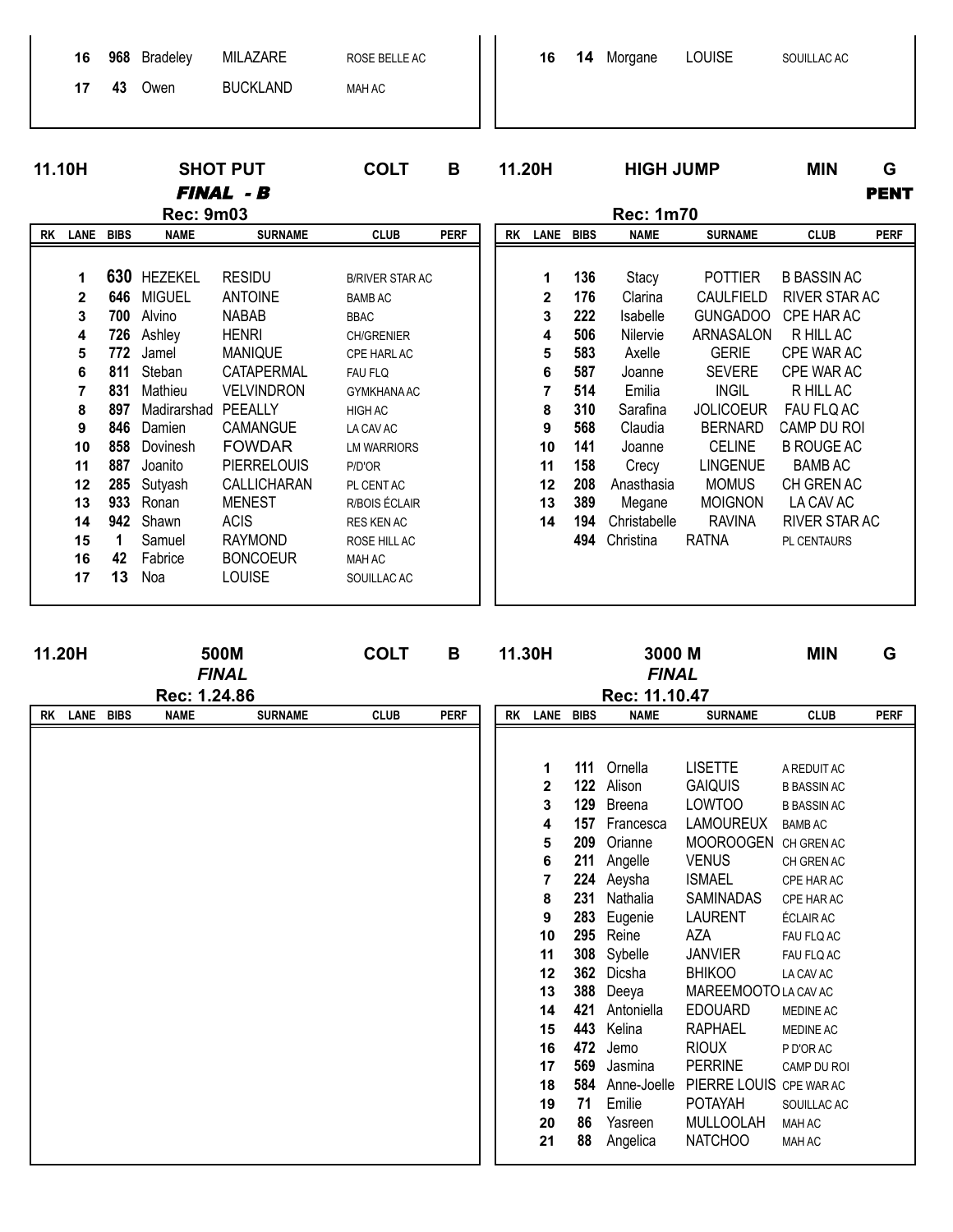| 11.45H |                                           |            |                                                                                                                           | 3000 M<br><b>FINAL</b>                                                                                                                            | <b>MIN</b>                                                                                                                                              | В                |    | 12.00H           | 60M<br><b>FINAL</b>                                     |                                                               | <b>BEN</b>                                                  | G                |
|--------|-------------------------------------------|------------|---------------------------------------------------------------------------------------------------------------------------|---------------------------------------------------------------------------------------------------------------------------------------------------|---------------------------------------------------------------------------------------------------------------------------------------------------------|------------------|----|------------------|---------------------------------------------------------|---------------------------------------------------------------|-------------------------------------------------------------|------------------|
|        |                                           |            | Rec: 9.28.58                                                                                                              |                                                                                                                                                   |                                                                                                                                                         |                  |    |                  | <b>Rec: 8.05</b>                                        |                                                               |                                                             |                  |
| rk     | LANE BIBS                                 |            | <b>NAME</b>                                                                                                               | <b>SURNAME</b>                                                                                                                                    | <b>CLUB</b>                                                                                                                                             | <b>PERF</b>      |    | RK LANE BIBS     | <b>NAME</b>                                             | <b>SURNAME</b>                                                | <b>CLUB</b>                                                 | <b>PERF</b>      |
|        | 1<br>2<br>3<br>4<br>5<br>6<br>7<br>8<br>9 | 687        | 604 Stefan<br>608 Warren<br>614 ALAN<br>618 PASCAL<br>Julien<br>694 Adrien<br><b>724 Aldo</b><br>723 Jean<br>751 Aurelien | JANGEERKHAN<br><b>NOBLET</b><br>ANDRE<br><b>ETRANGE</b><br><b>COLLIN</b><br><b>ESTHER</b><br><b>DESSALE</b><br><b>FAVORY</b><br><b>DAUGENETTE</b> | A REDUIT AC<br>A REDUIT AC<br><b>B/RIVER STAR AC</b><br><b>B/RIVER STAR AC</b><br><b>BBAC</b><br><b>BBAC</b><br>CH/GRENIER<br>CH/GRENIER<br>CPE HARL AC |                  |    |                  |                                                         |                                                               |                                                             |                  |
|        | 10                                        | 762        | Davish                                                                                                                    | <b>JAGDAWA</b>                                                                                                                                    | CPE HARL AC                                                                                                                                             |                  |    |                  |                                                         |                                                               |                                                             |                  |
|        | 11                                        | 783        | Guillaume                                                                                                                 | <b>ALFRED</b>                                                                                                                                     | CPE WAR AC                                                                                                                                              |                  |    |                  |                                                         |                                                               |                                                             |                  |
|        | 12                                        | 802        | William                                                                                                                   | <b>MUSTUN</b>                                                                                                                                     | CPE WAR AC                                                                                                                                              |                  |    | 12.10H           | 60M                                                     |                                                               | <b>MIN</b>                                                  | B                |
|        | 13                                        | 817        | Gael                                                                                                                      | <b>FROID</b>                                                                                                                                      | FAU FLQ                                                                                                                                                 |                  |    |                  | <b>FINAL</b>                                            |                                                               |                                                             |                  |
|        | 14<br>15                                  | 819<br>844 | Udhav<br>Yadav                                                                                                            | <b>JEETAH</b><br><b>GOOMANY</b>                                                                                                                   | FAU FLQ                                                                                                                                                 |                  |    | LANE BIBS        | Rec: 7.70                                               |                                                               | <b>CLUB</b>                                                 | <b>PERF</b>      |
|        | 16                                        | 235        | Yohan Eric                                                                                                                | <b>LANFRAY</b>                                                                                                                                    | HIGH AC<br>HIGH AC                                                                                                                                      |                  | RK |                  | <b>NAME</b>                                             | <b>SURNAME</b>                                                |                                                             |                  |
|        | 17                                        | 841<br>860 | Tirtesh<br>Pierre                                                                                                         | <b>SHAM</b><br><b>HUGO</b>                                                                                                                        | <b>HIGH AC</b>                                                                                                                                          |                  |    |                  |                                                         |                                                               |                                                             |                  |
|        | 18<br>19                                  | 868        | Owen                                                                                                                      | <b>PIEGRIECHE</b>                                                                                                                                 | <b>LM WARRIORS</b><br><b>LM WARRIORS</b>                                                                                                                |                  |    |                  |                                                         |                                                               |                                                             |                  |
|        | 20                                        | 872        | Jim                                                                                                                       | ANSELINE                                                                                                                                          | <b>MEDINE AC</b>                                                                                                                                        |                  |    |                  |                                                         |                                                               |                                                             |                  |
|        | 21                                        | 879        | Stephane                                                                                                                  | <b>MIGUEL</b>                                                                                                                                     | MEDINE AC                                                                                                                                               |                  |    |                  |                                                         |                                                               |                                                             |                  |
|        | 22                                        | 890        | Pascal                                                                                                                    | <b>RIOUX</b>                                                                                                                                      | P/D'OR                                                                                                                                                  |                  |    |                  |                                                         |                                                               |                                                             |                  |
|        | 23                                        | 900        | <b>Bradley</b>                                                                                                            | <b>COLLET</b>                                                                                                                                     | PL CENT AC                                                                                                                                              |                  |    |                  |                                                         |                                                               |                                                             |                  |
|        | 24                                        | 909        | Stephano                                                                                                                  | <b>LAGAIETE</b>                                                                                                                                   | PL CENT AC                                                                                                                                              |                  |    |                  |                                                         |                                                               |                                                             |                  |
|        | 25<br>26                                  | 920<br>941 | Neddy<br>Owen                                                                                                             | ALEXANDRE<br><b>YIP FAT</b>                                                                                                                       | R/BOIS ÉCLAIR<br>R/BOIS ÉCLAIR                                                                                                                          |                  |    |                  |                                                         |                                                               |                                                             |                  |
|        | 27                                        | 948        | Akash                                                                                                                     | <b>KOONJUN</b>                                                                                                                                    | RES KEN AC                                                                                                                                              |                  |    |                  |                                                         |                                                               |                                                             |                  |
|        | 28                                        | 953        | Gopalen                                                                                                                   | <b>RAMASAWMY</b>                                                                                                                                  | RES KEN AC                                                                                                                                              |                  |    |                  |                                                         |                                                               |                                                             |                  |
|        | 29                                        | 958        | Emmanuel                                                                                                                  | <b>ANTOINE</b>                                                                                                                                    | ROSE BELLE AC                                                                                                                                           |                  |    |                  |                                                         |                                                               |                                                             |                  |
|        | 30                                        | 969        | Ludovic                                                                                                                   | <b>MOIKEENAH</b>                                                                                                                                  | ROSE BELLE AC                                                                                                                                           |                  |    |                  |                                                         |                                                               |                                                             |                  |
|        | 31                                        |            | 974 Fabrice                                                                                                               | CAYAMA                                                                                                                                            | ROSE HILL AC                                                                                                                                            |                  |    |                  |                                                         |                                                               |                                                             |                  |
|        | 32                                        | 985        | Dereck                                                                                                                    | <b>LAJOIE</b>                                                                                                                                     | ROSE HILL AC                                                                                                                                            |                  |    |                  |                                                         |                                                               |                                                             |                  |
|        | 33                                        | 26         | Dylan                                                                                                                     | DEBYDOYAL                                                                                                                                         | SOUILLAC AC                                                                                                                                             |                  |    |                  |                                                         |                                                               |                                                             |                  |
|        | 34                                        | 28         | Rayan                                                                                                                     | <b>LESAGE</b>                                                                                                                                     | SOUILLAC AC                                                                                                                                             |                  |    |                  |                                                         |                                                               |                                                             |                  |
|        | 35                                        | 50         | Jovany                                                                                                                    | <b>LUCETTE</b>                                                                                                                                    | MAH AC                                                                                                                                                  |                  |    |                  |                                                         |                                                               |                                                             |                  |
|        | 36                                        | 60         | lan                                                                                                                       | <b>TOINETTE</b>                                                                                                                                   | MAH AC                                                                                                                                                  |                  |    |                  |                                                         |                                                               |                                                             |                  |
|        |                                           |            |                                                                                                                           |                                                                                                                                                   |                                                                                                                                                         |                  |    |                  |                                                         |                                                               |                                                             |                  |
| 12.10H |                                           |            |                                                                                                                           | <b>SHOT PUT</b>                                                                                                                                   | <b>BEN</b>                                                                                                                                              | В<br><b>TRIA</b> |    | 12.10H           | <b>SHOT PUT</b>                                         |                                                               | <b>BEN</b>                                                  | G<br><b>TRIA</b> |
|        |                                           |            | <b>REC:14m92</b>                                                                                                          |                                                                                                                                                   |                                                                                                                                                         |                  |    |                  | <b>Rec: 13m25</b>                                       |                                                               |                                                             |                  |
|        | RK LANE BIBS                              |            | <b>NAME</b>                                                                                                               | <b>SURNAME</b>                                                                                                                                    | <b>CLUB</b>                                                                                                                                             | <b>PERF</b>      |    | RK LANE BIBS     | <b>NAME</b>                                             | <b>SURNAME</b>                                                | <b>CLUB</b>                                                 | <b>PERF</b>      |
|        | 1<br>2<br>3<br>4                          | 978<br>634 | 950 Sebastien<br>Gregory<br>Terence<br>930 Emilien                                                                        | <b>MARTINGALE</b><br><b>COUTET</b><br><b>TETU</b><br><b>LEBRUN</b>                                                                                | RES KEN AC<br>ROSE HILL AC<br><b>B/RIVER STAR AC</b><br>R/BOIS ÉCLAIR                                                                                   |                  |    | 1<br>2<br>3<br>4 | 137 Shanena<br>200 Annaelle<br>460 Anaelle<br>550 Anais | <b>RAMSAMY</b><br><b>LEON</b><br><b>BATOUR</b><br><b>ADEL</b> | <b>B BASSIN AC</b><br>CH GREN AC<br>P D'OR AC<br>ST REMY AC |                  |
|        | 5                                         |            | 652 JULIANO                                                                                                               | <b>LACHE</b>                                                                                                                                      | <b>BAMB AC</b>                                                                                                                                          |                  |    | 5                | 82 Jemma                                                | <b>GAUGOO</b>                                                 | <b>MAH AC</b>                                               |                  |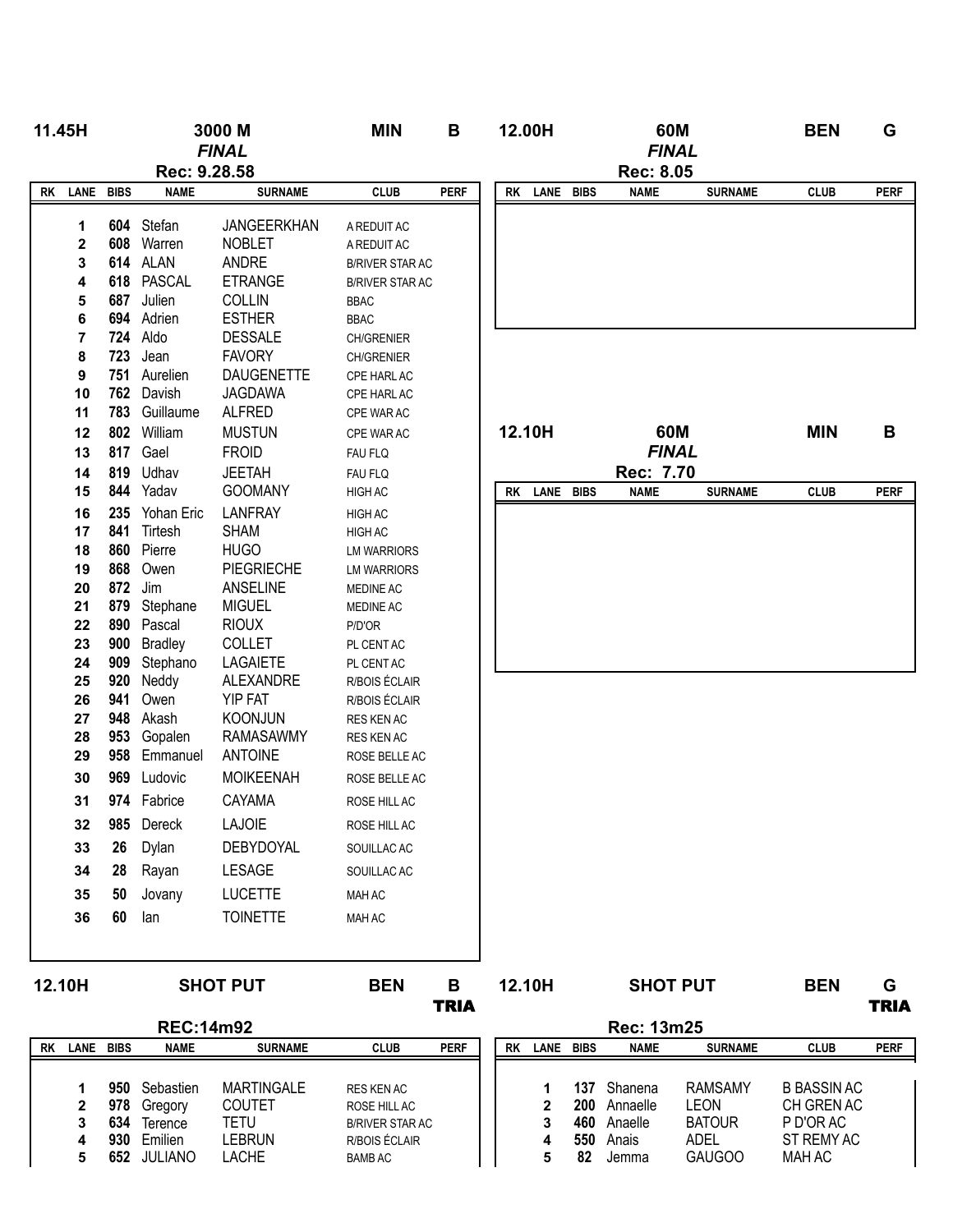| 6  | 725 | Emilio          | <b>HECTOR</b>         | <b>CH/GRENIER</b>      |
|----|-----|-----------------|-----------------------|------------------------|
| 7  | 628 | Quinsley        | <b>RAVINA</b>         | <b>B/RIVER STAR AC</b> |
| 8  |     | 642 Yadhuveer   | <b>RAMPERSAD</b>      | <b>B/ROUGE AC</b>      |
| 9  | 702 | Owen            | <b>SYLVIO</b>         | <b>BBAC</b>            |
| 10 |     | 812 Aurelien    | <b>COLLET</b>         | <b>FAU FLQ</b>         |
| 11 | 977 | Shaoling        | <b>CHUNG FUK YEUN</b> | ROSE HILL AC           |
| 12 | 47  | Owen            | <b>GALANTE</b>        | <b>MAH AC</b>          |
| 13 | 638 | Komesh          | <b>CHEEKHOOREE</b>    | <b>B/ROUGE AC</b>      |
| 14 | 656 | <b>BRADLEY</b>  | MILAZAR               | <b>BAMB AC</b>         |
| 15 | 781 | Alexandre       | <b>THUMIAH</b>        | CPE HARL AC            |
| 16 | 968 | <b>Bradeley</b> | MILAZARE              | ROSE BELLE AC          |
| 17 | 43  | Owen            | <b>BUCKLAND</b>       | <b>MAH AC</b>          |
|    |     |                 |                       |                        |

| 6  | 175 | Alicia    | <b>BORDELAIS</b>   | <b>IL RIVER STAR AC</b>     |
|----|-----|-----------|--------------------|-----------------------------|
| 7  | 213 | Lawrence  | <b>BROSSIER</b>    | CPE HAR AC                  |
| 8  | 501 | Kimberly  | <b>BIRAM</b>       | R BELLE AC                  |
| 9  | 551 | Shekania  | <b>LYONNAIS</b>    | ST REMY AC                  |
| 10 | 93  | Annabelle | <b>QUATRE BORN</b> | MAH AC                      |
| 11 | 185 | Lidia     |                    | LABOUDEUSE BL RIVER STAR AC |
| 12 | 311 | Annabelle | <b>MAMEROU</b>     | FAU FLQ AC                  |
| 13 | 524 | Elodie    | <b>LIM SHUNG</b>   | R HILL AC                   |
| 14 | 567 | Emma      | <b>GENAVE</b>      | <b>SOUPIRS</b>              |
|    |     |           |                    |                             |
|    |     |           |                    |                             |
|    |     |           |                    |                             |

|    | 12.10H                  | <b>LONG JUMP</b><br><b>FINAL</b> |                       | <b>COLT</b>                    | G                     | 12.20H<br>50 M<br><b>FINAL</b> |        |              |             |                 | <b>COLT</b>    | G           |             |
|----|-------------------------|----------------------------------|-----------------------|--------------------------------|-----------------------|--------------------------------|--------|--------------|-------------|-----------------|----------------|-------------|-------------|
|    |                         |                                  | <b>Rec: 4m02</b>      |                                |                       |                                |        |              |             | <b>REC:7.61</b> |                |             |             |
| RK | LANE BIBS               |                                  | <b>NAME</b>           | <b>SURNAME</b>                 | <b>CLUB</b>           | <b>PERF</b>                    | RK     | LANE         | <b>BIBS</b> | <b>CLUB</b>     | <b>PERF</b>    |             |             |
|    |                         |                                  |                       |                                |                       |                                |        |              |             | <b>NAME</b>     | <b>SURNAME</b> |             |             |
|    | 1                       |                                  | 114 Celeste           | <b>ALBERT</b>                  | <b>B BASSIN AC</b>    |                                |        |              |             |                 |                |             |             |
|    | 2                       |                                  | 148 Annaelle          | <b>FIGARO</b>                  | <b>BAMB AC</b>        |                                |        |              |             |                 |                |             |             |
|    | 3                       |                                  | 186 Emilie            | <b>LAMOUREUX</b>               | BL RIVER STAR AC      |                                |        |              |             |                 |                |             |             |
|    | 4                       |                                  | 197 Kristy            | BRELU-BRELU                    | CH GREN AC            |                                |        |              |             |                 |                |             |             |
|    | 5                       |                                  | 212 Angie             | <b>ANNA</b>                    | CPE HAR AC            |                                |        |              |             |                 |                |             |             |
|    | 6                       |                                  | 291 Annaelle          | <b>SIOW YOUN</b>               | ÉCLAIR AC             |                                |        |              |             |                 |                |             |             |
|    | $\overline{\mathbf{r}}$ |                                  | 317 Stephanie         | PIERRE LOUIS                   | FAU FLQ AC            |                                |        |              |             |                 |                |             |             |
|    | 8                       |                                  | 332 Gwenaelle         | <b>BERRY</b>                   | <b>GYMKH AC</b>       |                                |        |              |             |                 |                |             |             |
|    | $\boldsymbol{9}$        |                                  | 354 Emilia            | <b>THOMAS</b>                  | <b>HIGH AC</b>        |                                |        |              |             |                 |                |             |             |
|    | 10                      |                                  | 368 Lovena            | <b>GOVINDEN</b>                | LA CAV AC             |                                |        |              |             |                 |                |             |             |
|    | 11                      |                                  | 374 Anais             | <b>LESTE</b>                   | LA CAV AC             |                                |        |              |             |                 |                |             |             |
|    | 12                      |                                  | 404 Cecile            | <b>JHURRY</b>                  | <b>LMW AC</b>         |                                |        |              |             |                 |                |             |             |
|    | 13                      |                                  | 462 Alice             | <b>BOFF</b>                    | P D'OR AC             |                                |        |              |             |                 |                |             |             |
|    | 14                      |                                  | 528 Jordan P          | L'OLIVE                        | R HILL AC             |                                |        |              |             |                 |                |             |             |
|    | 15                      |                                  | 559 Clarita           | <b>COLLET</b>                  | PETT GABRIEL          |                                |        |              |             |                 |                |             |             |
|    | 16                      |                                  | 565 Carolina          | LOUIS                          | <b>SOUPIRS</b>        |                                |        |              |             |                 |                |             |             |
|    | 17                      |                                  | 592 Stecy             |                                |                       |                                | 12.30H |              |             |                 |                |             | $\mathbf B$ |
|    |                         |                                  |                       | DEBYDOYAL                      | SOUILLAC AC           |                                |        |              |             | 50M             |                | <b>COLT</b> |             |
|    | 18                      | 76                               | Doyana                | DEROBILLARD                    | MAH AC                |                                |        |              |             | <b>FINAL</b>    |                |             |             |
|    | 19                      |                                  | 132 Anne Laure        | <b>MINERVE</b>                 | <b>B BASSIN AC</b>    |                                |        |              |             | Rec: 7.23       |                |             |             |
|    | 20                      |                                  | <b>165 Ella</b>       | <b>PERRINE</b>                 | <b>BAMB AC</b>        |                                |        | RK LANE BIBS |             | <b>NAME</b>     | <b>SURNAME</b> | <b>CLUB</b> | <b>PERF</b> |
|    | 21                      |                                  | 188 Annaelle          | <b>MANAN</b>                   | BL RIVER STAR AC      |                                |        |              |             |                 |                |             |             |
|    | 22                      |                                  | 202 Anasthasia        | LOUIS                          | CH GREN AC            |                                |        |              |             |                 |                |             |             |
|    | 23                      |                                  | 238 Britannie         | AH TOW                         | ÉCLAIR AC             |                                |        |              |             |                 |                |             |             |
|    | 24                      |                                  | 298 Riliana           | CALOU                          | FAU FLQ AC            |                                |        |              |             |                 |                |             |             |
|    | 25                      |                                  | 324 Tenshini          | <b>AREKION</b>                 | <b>GYMKH AC</b>       |                                |        |              |             |                 |                |             |             |
|    | 26                      |                                  | 353 Nusayhah          | PEEALLY                        | <b>HIGH AC</b>        |                                |        |              |             |                 |                |             |             |
|    | 27                      |                                  | 355 Emilie            | <b>THOMAS</b>                  | HIGH AC               |                                |        |              |             |                 |                |             |             |
|    | 28                      |                                  | 372 Aurelie           | <b>JEAN LOUIS</b>              | LA CAV AC             |                                |        |              |             |                 |                |             |             |
|    | 29                      |                                  | 398 Darshee           | <b>CHINTARAM</b>               | LMW AC                |                                |        |              |             |                 |                |             |             |
|    | 30                      |                                  | 454 Gwendoline        | ADAN                           | P D'OR AC             |                                |        |              |             |                 |                |             |             |
|    | 31                      |                                  | 474 Franceska         | <b>AGATHE</b>                  | PL CENT AC            |                                |        |              |             |                 |                |             |             |
|    | 32                      |                                  | 531 Brenda            | <b>PRUDENCE</b>                | R HILL AC             |                                |        |              |             |                 |                |             |             |
|    | 33                      |                                  | 560 Loriana           | <b>MILAZAR</b>                 | PETT GABRIEL          |                                |        |              |             |                 |                |             |             |
|    | 34                      |                                  | 573 Annaelle          | <b>BAZERQUE</b>                | CPE WAR AC            |                                |        |              |             |                 |                |             |             |
|    | 35<br>36                | 69                               | Deyanna<br>707 Helene | <b>PERRINE</b><br><b>SARAH</b> | SOUILLAC AC<br>MAH AC |                                |        |              |             |                 |                |             |             |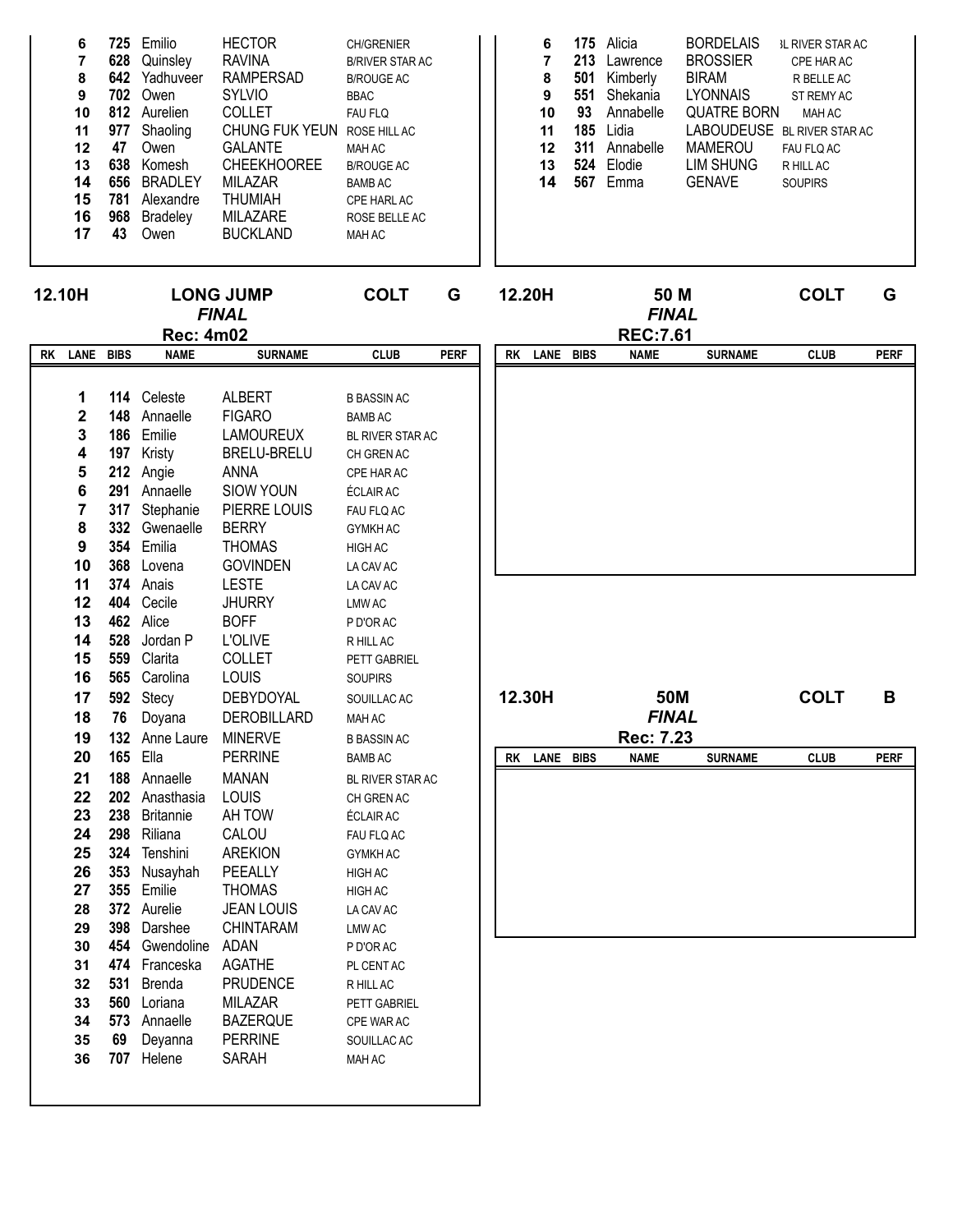| 12.40H         |              |              | 1000 M               | <b>MIN</b>        | B           |  |           | 12.50H    |              | 800M         |                | <b>BEN</b>  | G           |
|----------------|--------------|--------------|----------------------|-------------------|-------------|--|-----------|-----------|--------------|--------------|----------------|-------------|-------------|
|                | <b>FINAL</b> |              |                      | <b>PENT</b>       |             |  |           |           | <b>FINAL</b> |              |                |             |             |
|                |              | Rec: 2.41.89 |                      |                   |             |  |           |           |              | Rec: 2.33.91 |                |             |             |
| <b>RK LANE</b> | <b>BIBS</b>  | <b>NAME</b>  | <b>SURNAME</b>       | <b>CLUB</b>       | <b>PERF</b> |  | <b>RK</b> | LANE BIBS |              | <b>NAME</b>  | <b>SURNAME</b> | <b>CLUB</b> | <b>PERF</b> |
|                |              |              |                      |                   |             |  |           |           |              |              |                |             |             |
| 1              |              | Jeremy       | <b>PIERRUS</b>       | ROSE HILL AC      |             |  |           |           |              |              |                |             |             |
| $\mathbf 2$    |              | Dylan        | <b>AZOR</b>          | R/BOIS ÉCLAIR     |             |  |           |           |              |              |                |             |             |
| 3              |              | Olivier      | <b>BASSY</b>         | <b>FAU FLQ</b>    |             |  |           |           |              |              |                |             |             |
| 4              |              |              | Jean Baptiste MALECO | <b>CH/GRENIER</b> |             |  |           |           |              |              |                |             |             |
| 5              |              | Pascal       | <b>CALIS</b>         | ST Remy AC        |             |  |           |           |              |              |                |             |             |
| 6              |              | Owen         | <b>VILBRUN</b>       | RES KEN AC        |             |  |           |           |              |              |                |             |             |
| 7              |              | Olivier      | <b>AZIE</b>          | BBAC              |             |  |           |           |              |              |                |             |             |
| 8              |              | Gael         | <b>MARTINSON</b>     | CPE HARL AC       |             |  |           |           |              |              |                |             |             |
| 9              |              | Adrien       | <b>BARRY</b>         | ROSE BELLE AC     |             |  |           |           |              |              |                |             |             |
| 10             |              | Steeven      | <b>UNTAH</b>         | ROSE HILL AC      |             |  |           |           |              |              |                |             |             |
| 11             |              | Nadir        | <b>TORAUB</b>        | ST Remy AC        |             |  |           |           |              |              |                |             |             |
|                |              |              |                      |                   |             |  |           |           |              |              |                |             |             |
|                |              |              |                      |                   |             |  |           |           |              |              |                |             |             |

| 13.00H                 |              | 800 M<br><b>FINAL</b> |             | <b>BEN</b><br>B |           |                  |             | 13.10H                     |                              | 800M                           | <b>MIN</b>  | G<br><b>PENT</b> |  |
|------------------------|--------------|-----------------------|-------------|-----------------|-----------|------------------|-------------|----------------------------|------------------------------|--------------------------------|-------------|------------------|--|
|                        | Rec: 2.11.45 |                       |             |                 |           |                  |             | Rec: 2.17.77               |                              |                                |             |                  |  |
| LANE BIBS<br><b>RK</b> | <b>NAME</b>  | <b>SURNAME</b>        | <b>CLUB</b> | <b>PERF</b>     | <b>RK</b> | LANE             | <b>BIBS</b> | <b>NAME</b>                | <b>SURNAME</b>               | <b>CLUB</b>                    | <b>PERF</b> |                  |  |
|                        |              |                       |             |                 |           |                  |             |                            |                              |                                |             |                  |  |
|                        |              |                       |             |                 |           | 1                |             | 136 Stacy                  | <b>POTTIER</b>               | <b>B BASSIN AC</b>             |             |                  |  |
|                        |              |                       |             |                 |           | $\mathbf 2$<br>3 | 176<br>222  | Clarina<br>Isabelle        | CAULFIELD<br><b>GUNGADOO</b> | BL RIVER STAR AC<br>CPE HAR AC |             |                  |  |
|                        |              |                       |             |                 |           | 4                | 506         | Nilervie                   | ARNASALON                    | R HILL AC                      |             |                  |  |
|                        |              |                       |             |                 |           | 5                |             | 583 Axelle                 | <b>GERIE</b>                 | CPE WAR AC                     |             |                  |  |
|                        |              |                       |             |                 |           | 6                | 587         | Joanne                     | <b>SEVERE</b>                | CPE WAR AC                     |             |                  |  |
|                        |              |                       |             |                 |           | 7                | 514         | Emilia                     | <b>INGIL</b>                 | R HILL AC                      |             |                  |  |
|                        |              |                       |             |                 |           | 8                | 494         | Christina                  | <b>RATNA</b>                 | PL CENTAURS                    |             |                  |  |
|                        |              |                       |             |                 |           | 9                | 310         | Sarafina                   | <b>JOLICOEUR</b>             | FAU FLQ AC                     |             |                  |  |
|                        |              |                       |             |                 |           | 10               | 568         | Claudia                    | <b>BERNARD</b>               | CAMP DU ROI                    |             |                  |  |
|                        |              |                       |             |                 |           | 11               | 141         | Joanne                     | <b>CELINE</b>                | <b>B ROUGE AC</b>              |             |                  |  |
|                        |              |                       |             |                 |           | 12               | 158         | Crecy                      | <b>LINGENUE</b>              | <b>BAMB AC</b>                 |             |                  |  |
|                        |              |                       |             |                 |           | 13               |             | 208 Anasthasia             | <b>MOMUS</b>                 | CH GREN AC                     |             |                  |  |
|                        |              |                       |             |                 |           | 14               | 389         | Megane                     | <b>MOIGNON</b>               | LA CAV AC                      |             |                  |  |
|                        |              |                       |             |                 |           | 15               | 194         | Christabelle RAVINA        |                              | BL RIVER STAR AC               |             |                  |  |
| 13.20H                 | 100M         |                       | <b>MIN</b>  | F               |           | 13.30H           |             | 100M                       |                              | <b>MIN</b>                     | B           |                  |  |
|                        | <b>FINAL</b> |                       |             |                 |           |                  |             |                            |                              |                                |             |                  |  |
|                        | Rec: 12.38   |                       |             |                 |           |                  |             | <b>FINAL</b><br>Rec: 11.25 |                              |                                |             |                  |  |
| LANE BIBS<br><b>RK</b> | <b>NAME</b>  | <b>SURNAME</b>        | <b>CLUB</b> | <b>PERF</b>     | <b>RK</b> | LANE             | <b>BIBS</b> | <b>NAME</b>                | <b>SURNAME</b>               | <b>CLUB</b>                    | <b>PERF</b> |                  |  |
|                        |              |                       |             |                 |           |                  |             |                            |                              |                                |             |                  |  |
|                        |              |                       |             |                 |           |                  |             |                            |                              |                                |             |                  |  |
|                        |              |                       |             |                 |           |                  |             |                            |                              |                                |             |                  |  |
|                        |              |                       |             |                 |           |                  |             |                            |                              |                                |             |                  |  |
|                        |              |                       |             |                 |           |                  |             |                            |                              |                                |             |                  |  |
|                        |              |                       |             |                 |           |                  |             |                            |                              |                                |             |                  |  |
|                        |              |                       |             |                 |           |                  |             |                            |                              |                                |             |                  |  |
|                        |              |                       |             |                 |           |                  |             |                            |                              |                                |             |                  |  |
|                        |              |                       |             |                 |           |                  |             |                            |                              |                                |             |                  |  |